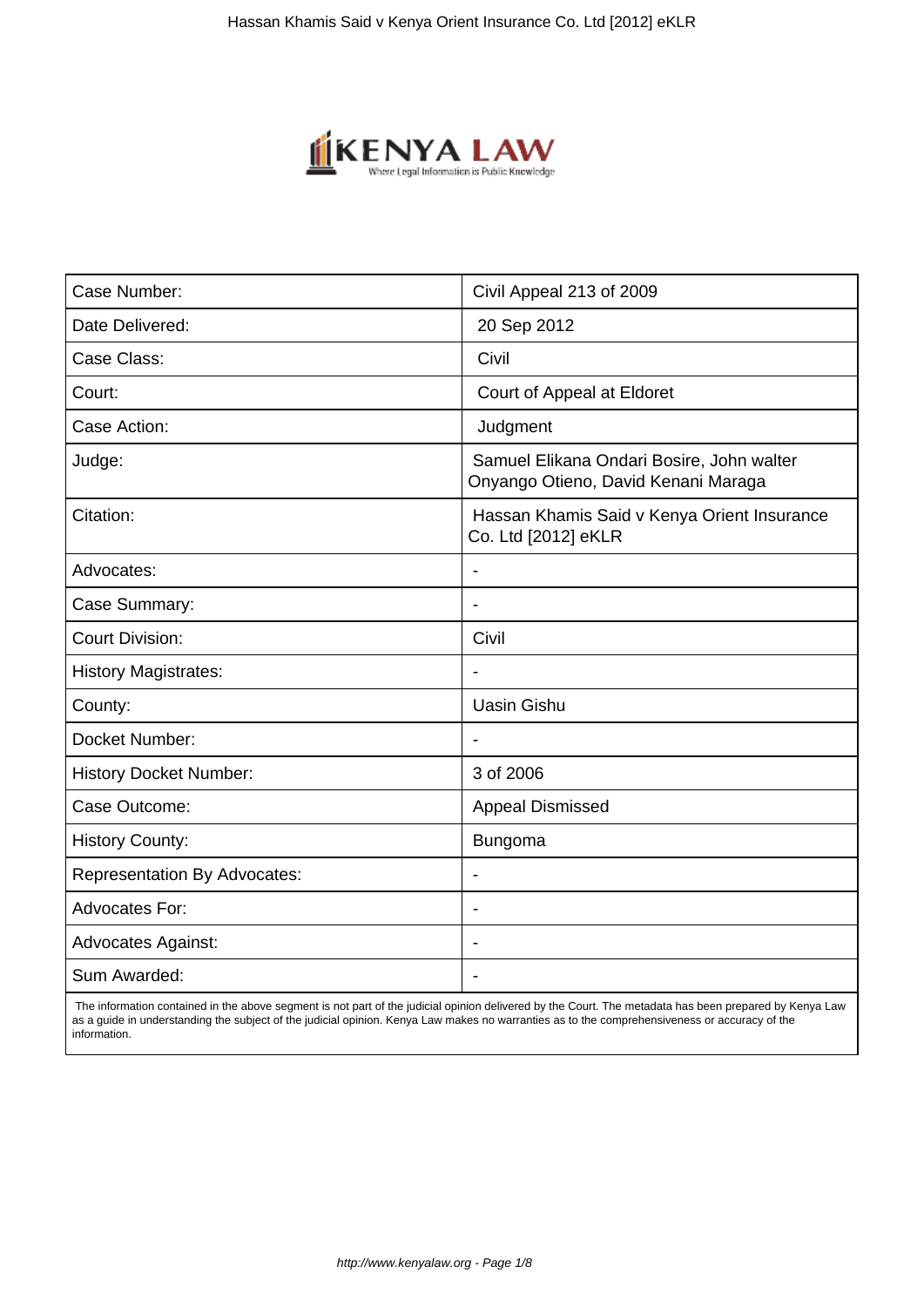## **IN THE COURT OF APPEAL**

#### **AT ELDORET**

#### **CORAM: BOSIRE, ONYANGO OTIENO & MARAGA, JJA.**

#### **CIVIL APPEAL NO. 213 OF 2009**

# **BETWEEN**

**HASSAN KHAMIS SAID.....................................................................................APPELLANT**

**AND**

#### **KENYA ORIENT INSURANCE CO. LTD..........................................RESPONDENT**

**(Appeal from the judgment and decree of the High Court of Kenya at Bungoma (Muchemi, J) dated 7th July, 2009**

**in**

#### **H.C.C.C. NO. 3 OF 2006)**

**\*\*\*\*\*\*\*\*\*\*\*\*\*\***

#### **JUDGMENT OF THE COURT**

This is a second appeal from the original decision of Bungoma Senior Resident Magistrate (O. Atoti) in Bungoma Senior Principal Magistrate Court civil Case No. 463 of 2004 and the decision of the learned Judge of the High Court (F.N. Muchemi, J) in High Court at Bungoma Civil Appeal No. 3 of 2006. In law, matters of law as spelt out in **Section 72** of the Civil Procedure Act as read with **Section 79D** of the same Act are the matters to be considered by this Court.

The appellant in this appeal, **HASSAN KHAMIS SAID,**was the plaintiff in the Senior Principal Magistrate's Court. He was successful in that court and the respondent in this appeal, Kenya Orient Insurance Company Ltd, felt aggrieved and appealed to the High Court. It succeeded and the decision of the Senior Resident Magistrate was set aside and hence this appeal. The learned Judge did not make any orders on the costs of that appeal.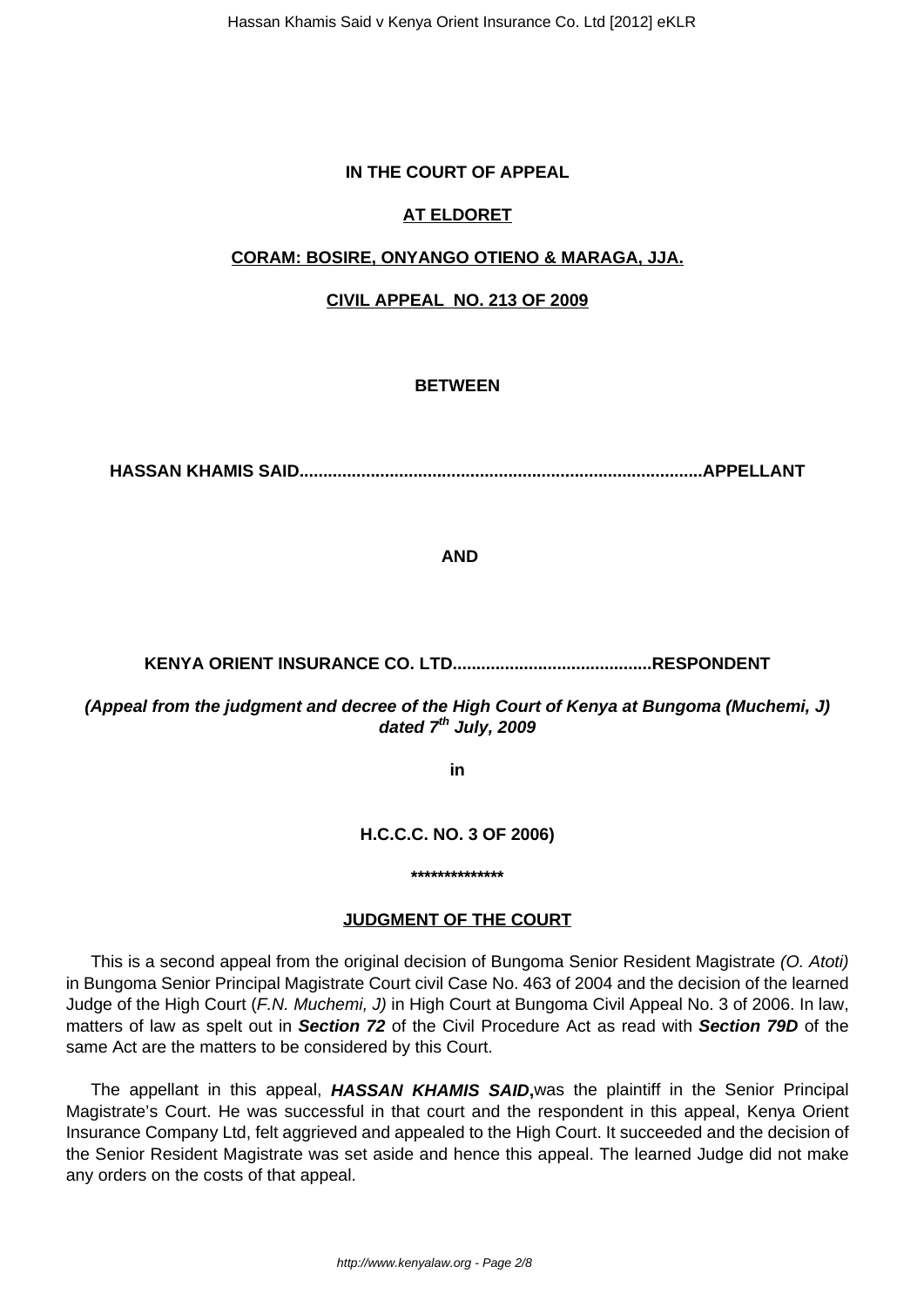The appellant was, immediately prior to  $13<sup>th</sup>$  June, 2003, involved in transportation of sugar from Mumias Sugar Company Limited to Bungoma District. He was using a motor vehicle Registration Number KJJ 764 Fiat Lorry. He entered into an insurance contract with the respondent vide policy NO. 3130302 which commenced on 13<sup>th</sup> June, 2003 and was to expire on 12<sup>th</sup> June, 2004. The risks covered were in regard to transportation of sugar between the two places and were on the main to take care of theft of the sugar while on transit. The maximum limit that was to be covered by the policy was Kshs.700,000/=. However, the policy had two exclusion clauses which were:-

#### **"(i) Theft from unattended exclusion.**

#### **(ii) Infidelity of employees."**

On 17<sup>th</sup> June, 2003, during the currency of the policy, the appellant's vehicle was loaded with three hundred and fifty (350) bags of sugar each weighing 50 kilograms and was on transit from Mumias to Bungoma. At Harambee Market, the vehicle was found empty, the driver having escaped and all the bags of sugar stolen. The appellant reported the incident to police base at Harambee and he also reported the theft to the respondent. The police investigated the matter and five suspects were arrested and charged in court with among other offences, the theft of the sugar. That was in RM Court at **Mumias Criminal Case NO. 602 of 2003.** The record shows that they were taken to court for plea on 25<sup>th</sup> June, 2002. It is worth noting at this juncture that of the accused persons that were taken to court, three were employees of the appellant and were assigned to the lorry at the material time. The appellant was aware of this. He was also aware that the driver of the vehicle escaped and was at large as the criminal case was proceeding in the subordinate court at Mumias. The appellant demanded the proceeds of the insurance policy from the respondent as to him the theft was covered. The respondent denied liability and eventually on 23<sup>rd</sup> September, 2004, the appellant, filed plaint dated 16<sup>th</sup> September, 2004 against the respondent. That plaint was later amended in August, 2005. At paragraph 8 of that amended plaint, the appellant stated:-

**"As a result of the foregoing, the plaintiff prays for a declaration that the defendant was and is in law under an obligation to compensate the plaintiff as per the said policy.**

## **PARTICUALRS OF LOSS AND DAMAGE**

(a) **Loss of 350x50kgs of sugar aboard motor register (sic) No. KJJ 764 make Fiat Lorry.**

(b) **Paid Kenya shillings seven hundred and sixty one thousand, tow (sic) hundred and fifty (Kshs.761,250/-) to Mumias Sugar Co. Ltd in respect of their sugar stolen aboard the plaintiff's motor vehicle registration No. KJJ 764 make Fiat lorry.**

**AND the plaintiff claims for an order for payment of the amount found to be due to the plaintiff in respect of such loss and damage."**

He thereafter sought judgment against the respondent and orders for:-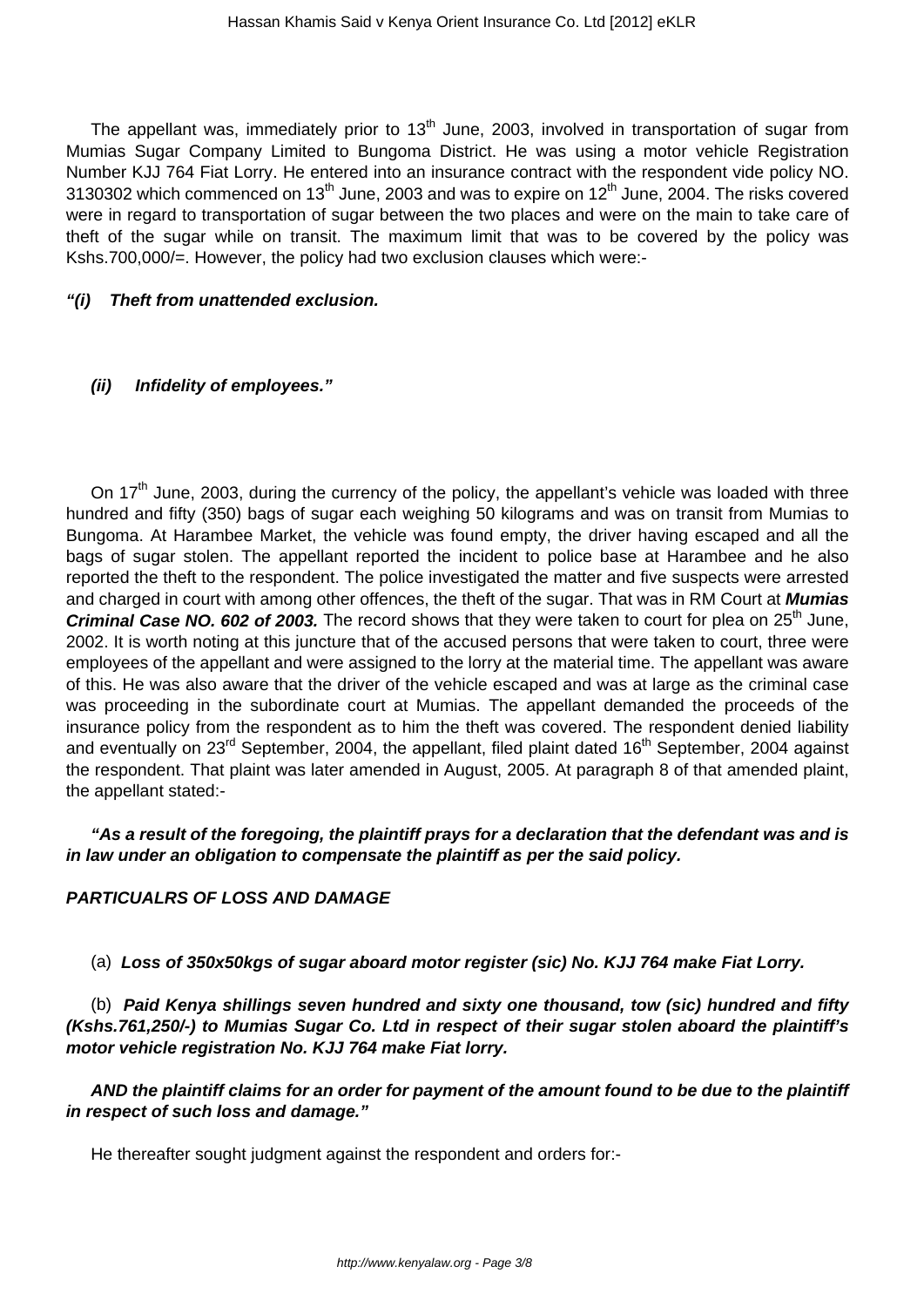#### **"(a) As per paragraph 8 above.**

**(b) Costs.**

## **(c) Interest on (a) and (b) from be from date of loss.**

# **(d) Any other relief."**

The respondent filed statement of defence and amended defence. In paragraph 7 and 7A of the amended defence, the respondent alleged that if the alleged bags of sugar were stolen, then the same must have been stolen as a result of the appellant's negligence and set out particulars of the appellant's negligence which were inter alia that:-

**"(e) Failing to guard the alleged 350 bags x 50 Kgs of sugar at Harambee market.**

- **(f) Allowing or permitting his employees to steal the 350bags x 50 kgs of sugar.**
- **(g) Stealing 350 bags x 50 kgs of sugar while on transit.**
- **(h) Failing to guard the alleged sugar while on transit.**

**…………………………...**

**7A. Further without prejudice to the foregoing the defendant avers that if the plaintiff ever took a policy of insurance with the defendant and subsequent loss of 350 bags x 50 kgs of sugar alleged, which is denied then the:-**

i. **The cover provided by the alleged policy does not indemnify the plaintiff in respect of losses arising as a result of theft from unattended vehicles by the employees (theft from unattended exclusion).**

ii. **The cover provided by the alleged policy did not cover loss or damage by theft pilferage or any attempt threat in which any employee of the defendant is engaged as the principal or accessory (infidelity of employees clause).**

iii. **The cover provided by the alleged policy excluded the acts of the plaintiff, his agents, servants, employees of selling the alleged sugar to third parties.**

iv. **The cover provided by the alleged policy excluded losses arising as a result of hijacking and/or attempted hijack (hijack clause)."**

That suit was heard by the learned Senior Resident Magistrate. At the hearing, it transpired that thirty bags of the alleged 350 bags stolen were recovered and returned to Mumias Sugar Company leaving only 320 bags as the subject of the alleged theft. The learned Senior Resident Magistrate gave judgment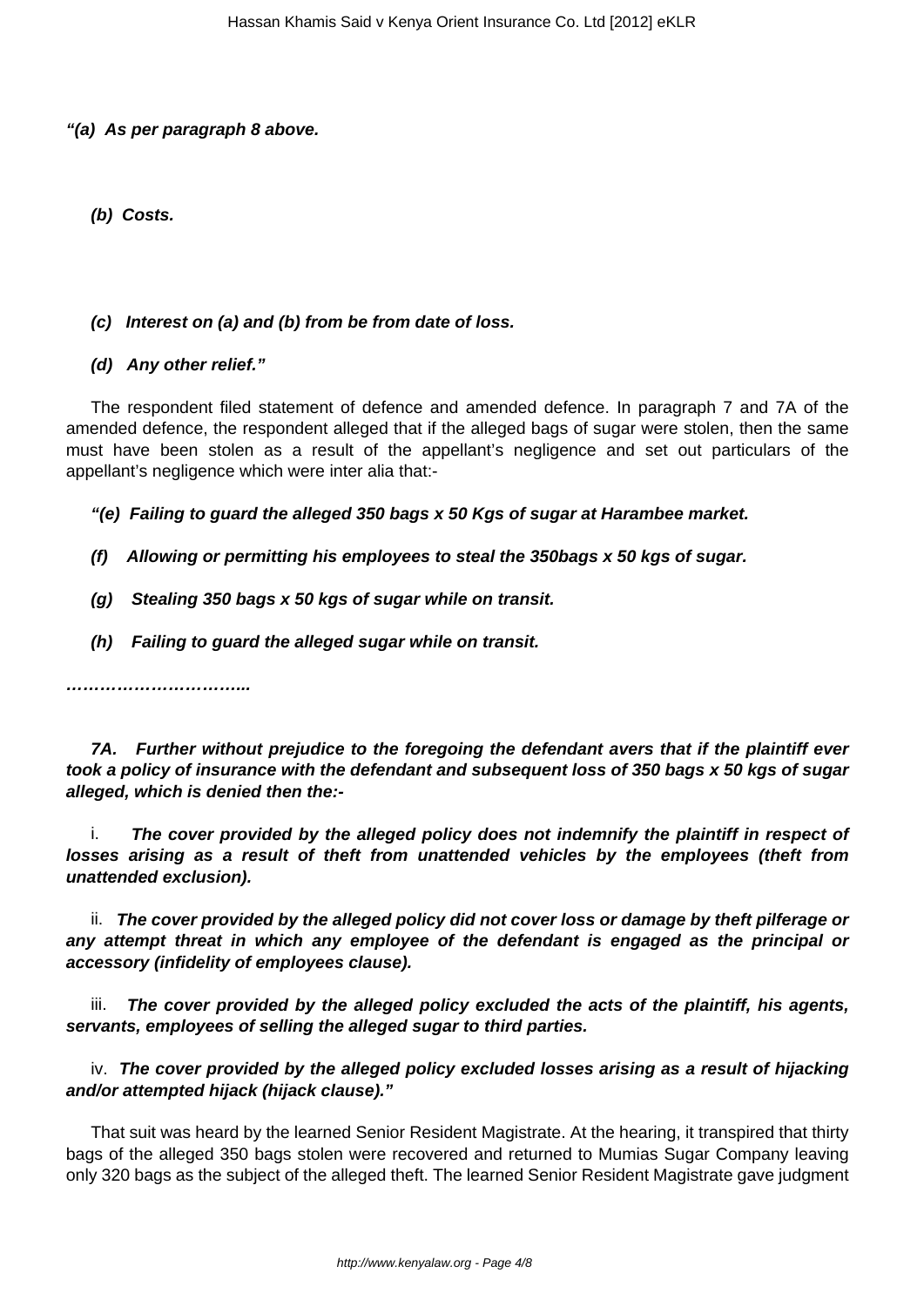in favour of the appellant stating inter alia.

#### **"I find that the plaintiff has proved his case as per the required parameters.**

**The plaintiff paid the required premium of Kshs.(sic) he also paid to Mumias sugar company Kshs…... (sic) being the value of the 350 bags of sugar less 30 bags. The plaintiff has come to court and incurred costs. The plaintiff being a businessman has also lost some money since this incident took place. I therefore make the following award.**

(a) **800,000 being the value of 320 bags of sugar, divided by five accused persons multiply by two who were strangers. This comes to Kshs.340,000 plus Kshs.47,214 thus 387,724.**

(b) **Costs.**

#### (c) **Interest from the date of filing suit."**

Earlier in his judgment and before his conclusion reproduced above, the learned magistrate considered what we do feel was the crux of the matter that was before him and which in our view still remains the crux of the matter and that is whether due to the fact that some of the appellant's employees who had been arraigned in court for theft of the subject sugar, had been found guilty of the offence meant that the policy did not cover the loss as was claimed by the appellant or put another way whether the infidelity of employer's clause which was in the policy excluded the operation of the policy in respect of the theft that took place in this incident. The learned Magistrate's view was as follows:-

# **"I have noted that apart from the plaintiff's employees, there were also two strangers who were accused and convicted for the theft. The policy document is silent on this aspect where a theft has taken place involving employees and strangers."**

That was the judgment that prompted the appeal to the High Court by the respondent. That appeal was placed before Muchemi J. who in a lengthy judgment dated and delivered on  $7<sup>th</sup>$  day of July, 2009, allowed the appeal and set aside the learned Magistrate's judgment. As we have stated, the learned Judge did not make any orders for costs and did not make any comments of costs.

In her judgment the learned Judge was of a view that the award of Kshs.47,214 to the appellant being the premium the appellant paid to the respondent was wrong as refund of premium meant the contract was cancelled and if that was so the claim for the proceeds of the contract could not be maintained. She also faulted the learned magistrate in awarding Kshs.800,000 which was well above the maxim amount issured of Kshs.700,000. Further she felt that the learned magistrate did not actually consider in his calculations that thirty bags had been recovered and returned to Mumias Sugar. Lastly she found that the learned magistrate erred in considering that the participation of strangers in the theft of the sugar affected the exclusion clause that excluded from the policy infidelity of employees.

The appellant has now come to this Court vide Memorandum of Appeal dated  $9<sup>th</sup>$  September, 2009 and raises six grounds of appeal against the judgment of the learned Judge. These are:-

## **"1. That the learned Judge erred in law by failing to find that the respondent was liable in line with the policy of Insurance.**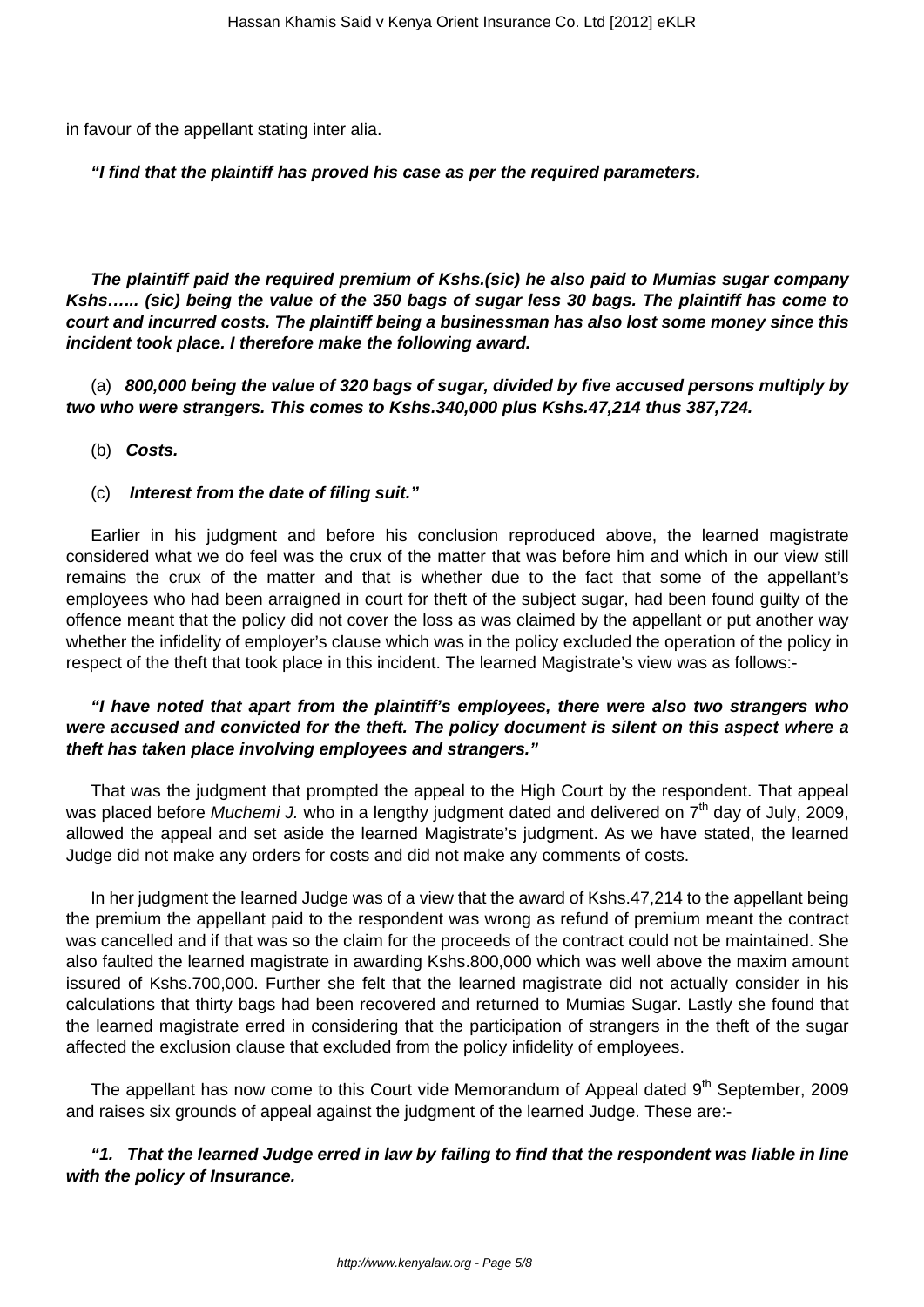**2. That the learned Judge erred in law by failing to consider the submissions on the part of the appellant.**

**3. That the Judge erred in law by failing to find that the appellant's claim fell within the exclusion Clause.**

**4. That the learned Judge erred in law by failing to find that the Respondent was in breach of the terms of the policy of insurance by failure to supply the appellant with a copy of the policy.**

**5. That the leaned Judge erred in law when she failed to find that the exclusion clause to the policy would not apply as strangers were involved in the theft.**

## **6. That in the circumstances of the case the learned Judge failed to do justice before her."**

In his address to us, Mr. Ondieki, the learned counsel for the appellant submitted on grounds 1 and 5 and abandoned grounds 2,3,4 and 6 of the grounds we have cited above. On the first ground, his main argument was that there was nothing to show that the employees of the appellant were charged with the appropriate offence which according to him could have been theft by servant so as to enable the respondent rely on the exclusion clause; relying on infidelity of employees would only apply if no strangers were involved. That clause could not apply.

Mr. Tutei, the learned counsel for the respondent, on the other hand submitted that there was clear evidence that appellant's employees were involved in the alleged theft and that being so the respondent was not liable to compensate the appellant. He referred us to the evidence of the appellant in the Criminal Court at Mumias and submitted that the appellant also admitted that some of those charged with the theft of the sugar in question were his employees. That being the case and as what was insured was theft of whatever nature so long as the appellant employees were not involved, and here appellant's employees were involved in the theft, it did not matter whether the theft was by servants or simple theft, the exclusion clause operated and the respondent could not be held liable.

As we stated at the beginning of this judgment, this is a second appeal and our jurisdiction is limited by the provisions of **Section 72** as read with **Section 79D** of the Civil Procedure Act. It is not in dispute that the appellant took out an insurance policy that covered theft of his sugar while on transit between Mumias and Bungoma. He paid premiums for the same and the policy covered the period  $13<sup>th</sup>$  June, 2003 to  $12<sup>th</sup>$  June, 2004. It is not in dispute that the vehicle covered by that policy was KJJ 764. That policy, a copy of which was produced in court and is in the record of this appeal stated that the sum insured was Kshs.700,000. Premium was Khss.47,080 + 40/=. Limit of liability on any one vehicle was Kshs.700,000. It also states:-

#### **"Cover Provided: All risks.**

**Policy Subject to.**

- **Leakage exclusion Clause**
- **Excess clause**
- **Theft from unattended exclusion**
- **Tarpaulin clause**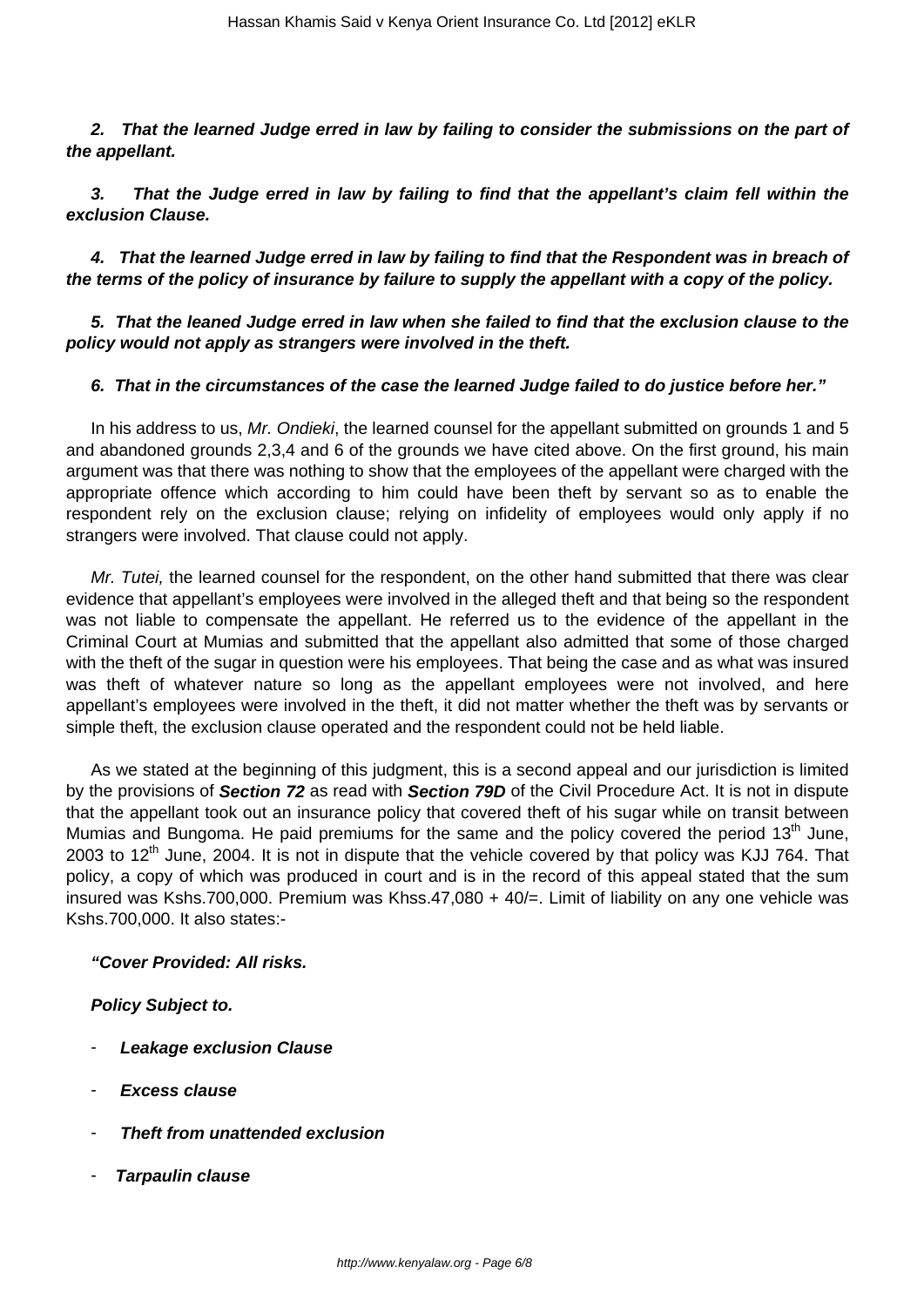- **Infidelity of employees clause**
- **Hijack clause**
- **Hold up clause**
- **Contamination exclusion clause."**

It is thus clear that the policy did not cover cases where theft resulted from unattended exclusion and where theft was as a result of infidelity of employees. The appellant was the first witness in Senior Resident Magistrate's Court at Mumias – **Criminal Case No. 602 of 2003**, where five people were charged with the theft of the sugar the subject of this appeal. He stated that **Asman Mohamed** the fifth accused in that case was the turnboy in his lorry KJJ 764. That Mohamed was convicted together with the appellant's other employees and other people, who were not employees, with the offence of theft of that sugar. That in effect meant that at least one employee of the appellant was involved in the theft of that sugar. In our view, and we agree with the learned Judge, so long as the employee of the appellant was involved whether alone or with others, the clause infidelity of the employees applied and the policy could not be invoked. The learned Magistrate's argument that that clause could not apply where strangers were also involved in theft since the policy was silent on that aspect is with respect as strange as it sounds and is an attempt to introduce a new condition to the policy. In our view once it was proved as was done here that the appellant's employee or employees were involved in the theft of the sugar, then the policy excluded that situation. We say this because in our view that clause was clearly introduced into the policy so as to ensure that the policy holder does not abuse the provisions of the policy by stage-managing theft in conjunction with his employees and then making fake claims for compensation for if that clause is not in the policy, nothing would be easier than a policy holder conspiring with his employees with the help of any other stranger to stage theft of the insured sugar and later selling it after making the claim. In our view that was the mischief that was to be cured and it cannot be discouraged if the court interprets that clause, which to us is clear, to mean that where a stranger is harnessed to the theft the clause does not apply. We agree with the learned Judge and also hold that the exclusion clause in the policy applied and as it was proved that at least one of the appellant's employees was involved in the theft of the subject sugar, the respondent could not be held liable under the policy.

The above would have disposed of the entire appeal. However, we feel constrained to observe that the learned Judge of the High Court was also plainly right in her decision that the order of the Senior Resident Magistrate refunding the appellant the premium paid by him to the respondent was also misplaced. The effect of that order was to cancel the insurance contract and if that was done then there would have been no anchor or cause of action for the appellant's claim. Secondly, we also agree with the learned Judge that as the maximum amount under the cover was Kshs.700,000/=, there was no basis for awarding Kshs.800,000/= to the appellant. That was another error in the judgment of the learned Magistrate, particularly when it is considered that whereas the bags covered by the insurance were 350 each of 50kgs, but thirty were recovered so that the claim, even if it were covered could only be for 320 bags, which would have attracted an amount well below the maximum.

Considering all the above, this appeal lacks merit. It is dismissed with costs to the respondent. As the learned Judge made no comment on the issue of costs in the High Court, the order for costs herein is confined to costs of this appeal in this Court and does not extend to costs in the High Court. Judgment accordingly.

This judgment has been delivered pursuant to **Rule 32(3)** of the Court of Appeal Rules.